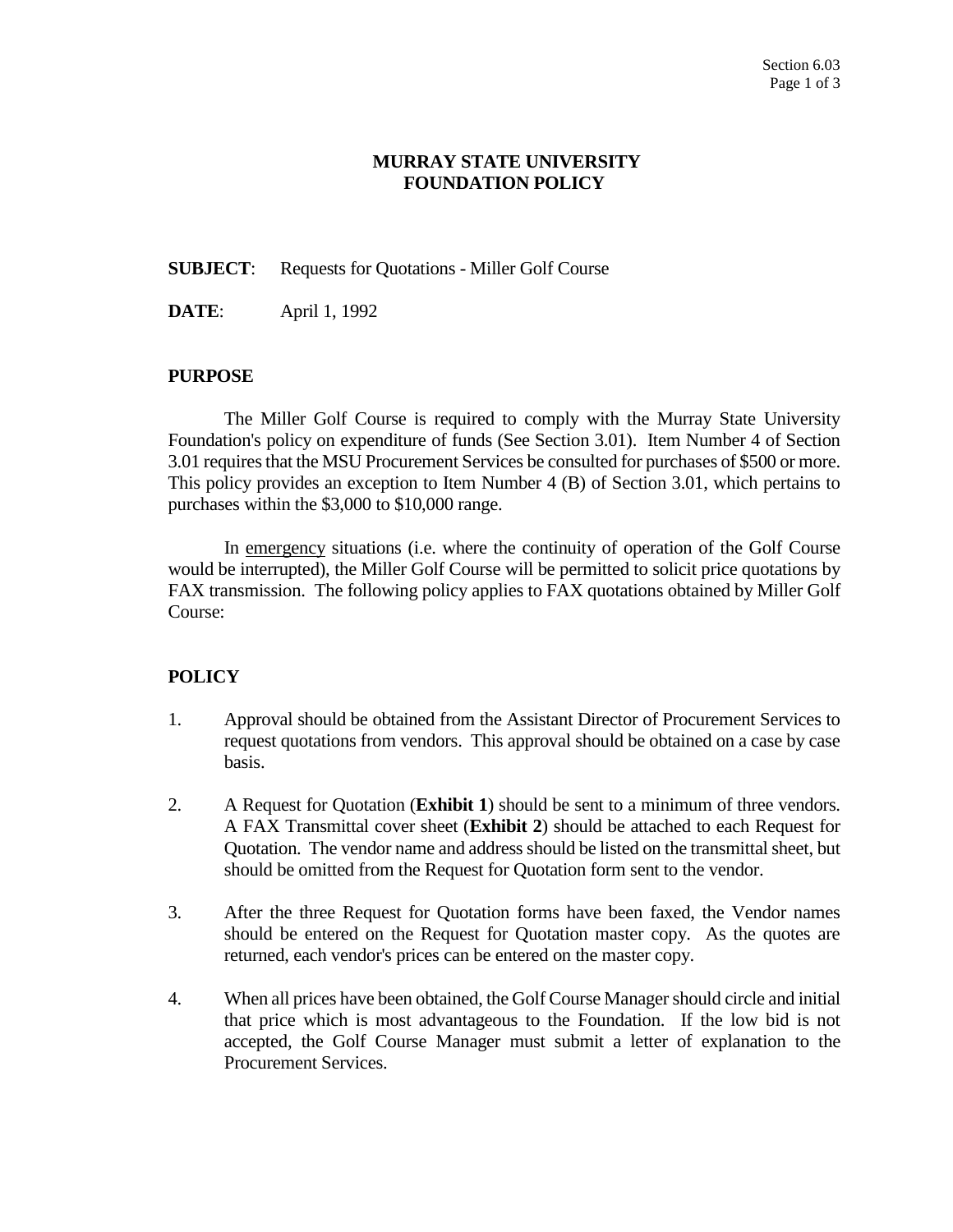- 5. After award of the FAX Quotation, the Golf Course Manager may notify the successful vendor and request shipment. Receipt of the incoming order may be acknowledged by a designated Golf Course employee by checking the materials/equipment against the master copy of the Quotation form.
- 6. When an invoice has been received for the merchandise, a Purchase Requisition (Confirmation) should be submitted to Procurement Services. A copy of the master Quotation should be attached to the requisition, along with the invoice.